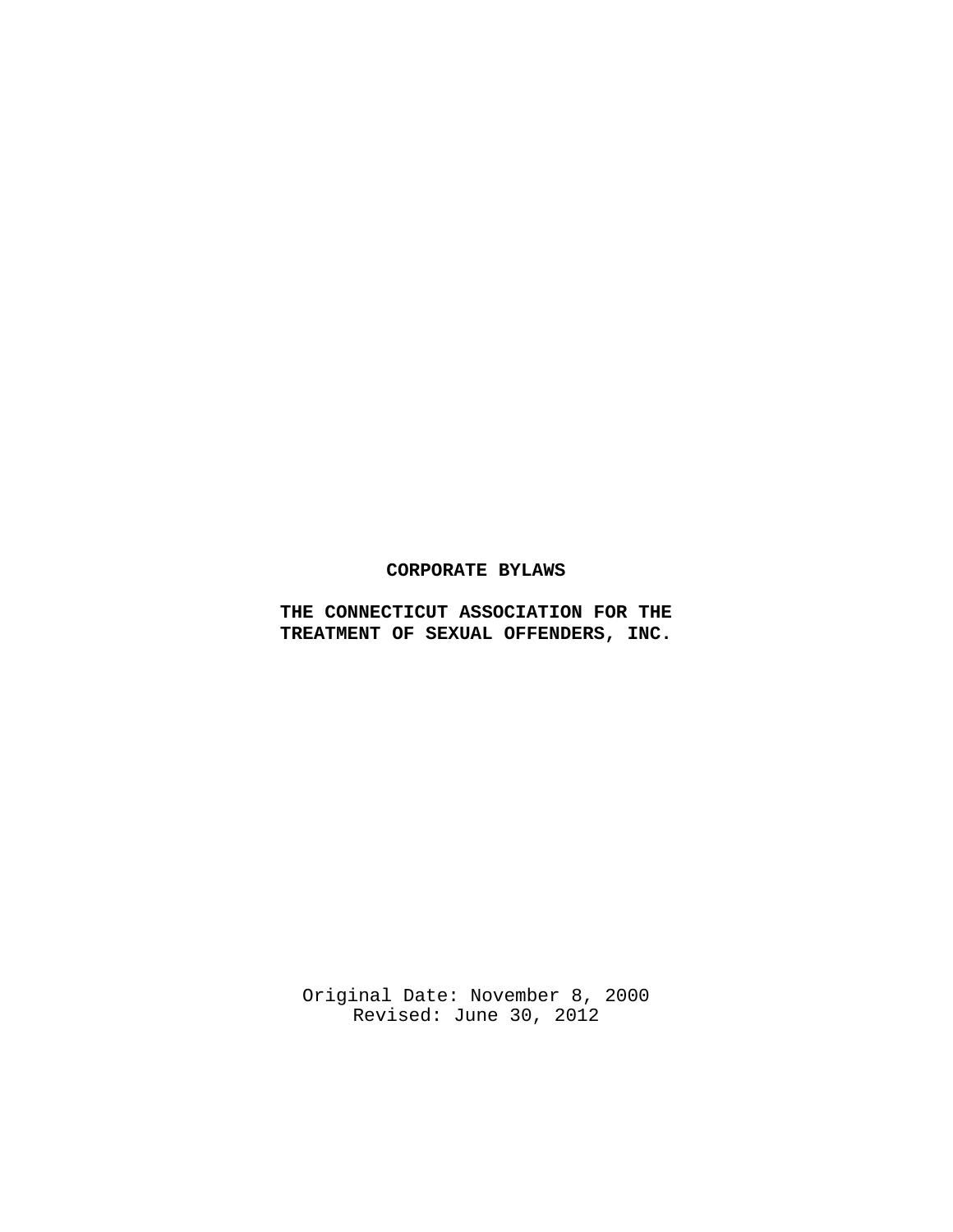# TABLE OF CONTENTS

| SECTION 1.1         |       | Corporate Name  1                                           |                 |
|---------------------|-------|-------------------------------------------------------------|-----------------|
| SECTION 1.2         |       | Corporate Offices  1                                        |                 |
| SECTION 1.3         |       | Corporate Form and Purposes $\ldots \ldots \ldots \ldots 1$ |                 |
| <b>ARTICLE II -</b> |       |                                                             | $\mathbf{1}$    |
| SECTION 2.1         |       | Classes of Members                                          | $\mathbf 1$     |
| SECTION 2.2         |       | Clinical Members<br>$\overline{2}$                          |                 |
| SECTION 2.3         |       | Rights of Clinical Members                                  | $\overline{2}$  |
| SECTION 2.4         |       | Removal of Members                                          | $\overline{2}$  |
| SECTION 2.5         |       | Meetings of Members                                         | $\overline{2}$  |
| SECTION 2.6         |       |                                                             | $\overline{3}$  |
| SECTION 2.7         |       | Quorum and Voting                                           | $\overline{3}$  |
| SECTION 2.8         |       | Dues and Assessments                                        | $\overline{3}$  |
| <b>ARTICLE III</b>  |       | BOARD OF DIRECTORS                                          | $\overline{3}$  |
| SECTION 3.1         |       | General Powers and Duties                                   | $\overline{3}$  |
|                     | 3.1.1 | Participation on Committees                                 | $\overline{4}$  |
|                     | 3.1.2 | Power to Levy Dues, Assessments, Fines and                  |                 |
|                     |       | Penalties                                                   | $\overline{4}$  |
| SECTION 3.2         |       | Composition, Manner of Election, and Term                   | $\overline{4}$  |
| SECTION 3.3         |       | Resignations                                                | $\overline{4}$  |
| SECTION 3.4         |       | Removal of Directors                                        | 5               |
| SECTION 3.5         |       |                                                             | $5\overline{5}$ |
| SECTION 3.6         |       | Compensation<br>- 5                                         |                 |
| SECTION 3.7         |       | Meetings of Board of Directors; Notice;                     |                 |
|                     |       |                                                             | $5\overline{5}$ |
| 3.7.1               |       |                                                             | 5               |
| 3.7.2               |       | 6                                                           |                 |
| 3.7.3               |       | Waiver of Notice                                            | 6               |
| SECTION 3.8         |       | Act of the Board                                            | 6               |
| SECTION 3.9         |       | Actions Requiring Approval by Supermajority                 |                 |
|                     |       |                                                             |                 |
| SECTION 3.10        |       | Telephone Participation in Meetings  7                      |                 |
| SECTION 3.11        |       |                                                             |                 |
| SECTION 3.12        |       |                                                             | 8               |
|                     |       |                                                             | 8               |
| SECTION 4.1         |       | Enumeration, Election and Term                              | 8               |
| SECTION 4.2         |       | President                                                   | 9               |
| SECTION 4.3         |       | President-Elect                                             | 9               |
| SECTION 4.4         |       |                                                             | 9               |
| SECTION 4.5         |       |                                                             |                 |
| SECTION 4.6         |       | Resignation and Removal  10                                 |                 |

SECTION 4.7 Vacancies ...............**.....**.............. 10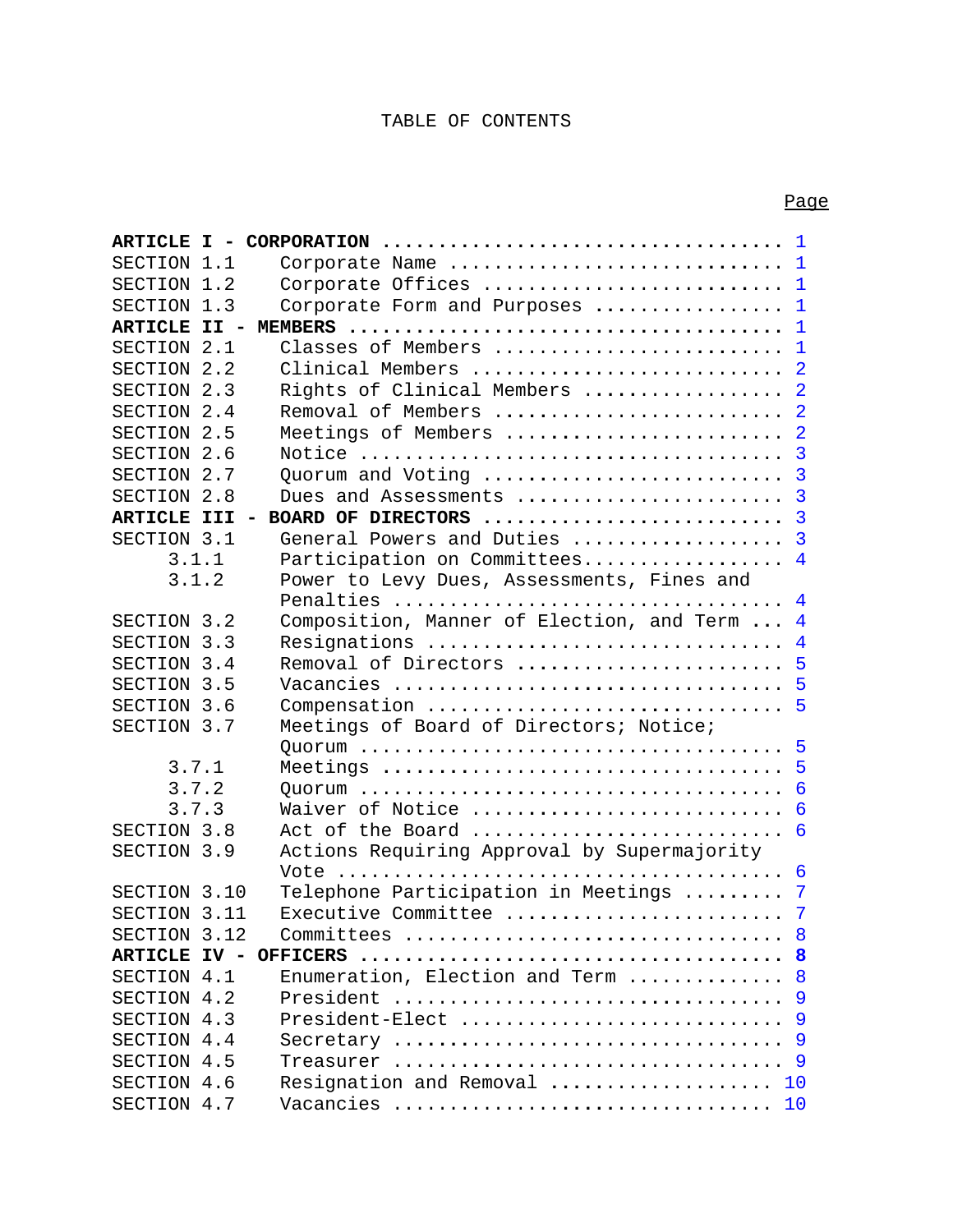|              | ARTICLE V - FISCAL MATTERS $\ldots \ldots \ldots \ldots \ldots \ldots \ldots \ldots \ldots \ldots \ldots \ldots$ |                       |           |
|--------------|------------------------------------------------------------------------------------------------------------------|-----------------------|-----------|
| SECTION 5.1  |                                                                                                                  | Fiscal Year           | - 1 O     |
| SECTION 5.2  |                                                                                                                  | Contracts             | <b>10</b> |
| SECTION 5.3  |                                                                                                                  |                       |           |
| SECTION 5.4  |                                                                                                                  | Checks and Drafts  10 |           |
| SECTION 5.5  |                                                                                                                  |                       |           |
| ARTICLE VI - |                                                                                                                  |                       |           |
|              |                                                                                                                  |                       |           |
|              |                                                                                                                  |                       |           |
|              | ARTICLE IX - CONFLICTING INTEREST TRANSACTIONS AND GENERAL                                                       |                       |           |
|              |                                                                                                                  |                       |           |
| SECTION 9.1  |                                                                                                                  | Disclosure            | 12        |
| SECTION 9.2  |                                                                                                                  |                       | 12        |
|              |                                                                                                                  |                       |           |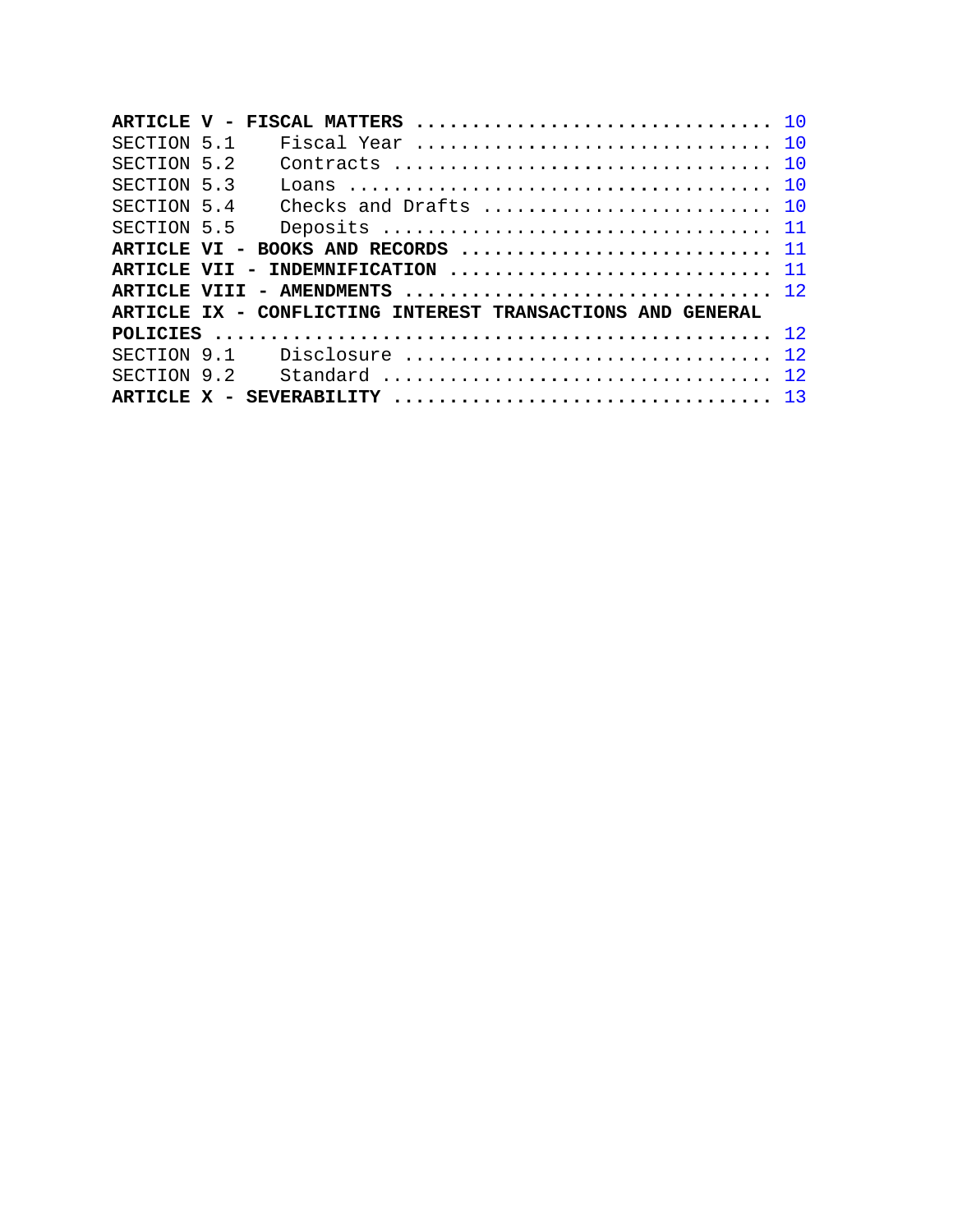# **CORPORATE BYLAWS**

# **THE CONNECTICUT ASSOCIATION FOR THE TREATMENT OF SEXUAL OFFENDERS, INC.**

# **ARTICLE I**

#### CORPORATION

# SECTION 1.1 Corporate Name

The name of the Corporation shall be The Connecticut Association for the Treatment Of Sexual Offenders, Inc. (hereinafter "the Corporation").

# SECTION 1.2 Corporate Offices

The Corporation shall have and continuously maintain in the State of Connecticut a registered office and a registered agent, and may have other offices within or without the State of Connecticut, at such locations as the Board of Directors may from time to time determine.

# SECTION 1.3 Corporate Form and Purposes

The Corporation shall be a nonstock corporation organized under The Connecticut Revised Nonstock Corporation Act (as revised from time to time, the Act). The purposes of the Corporation and the nature of its activities shall be as set forth in the Certificate of Incorporation.

### **ARTICLE II**

#### MEMBERS

### SECTION 2.1 Classes of Members

There shall be one class of membership of the Corporation (all of whom are referred to herein as "Clinical Members"), who will have rights and voting privileges. Clinical Members shall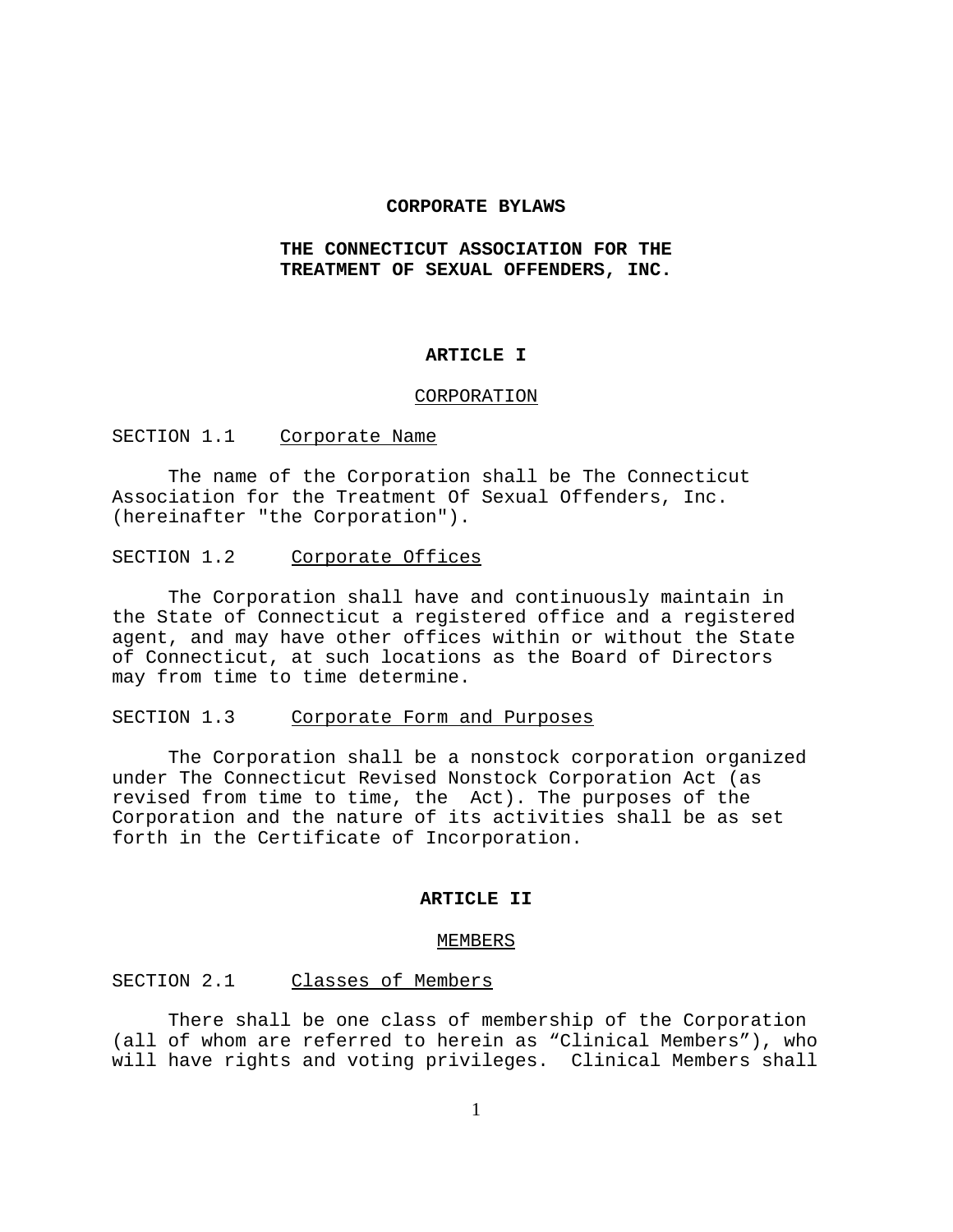enjoy all rights and privileges granted generally to members of the corporation.

# SECTION 2.2 Clinical Members

An individual who (i) provides specialized sexual offender treatment, (ii) annually obtains specialized training in sexual offender treatment, with the number of hours to be determined by the Board of Directors (iii), attends one regularly scheduled meeting of the Corporation or one training event sponsored by the Corporation per year, (iv) adheres to the principles and ethical standards of the Corporation, (v) does not have a record of a criminal sexual offense conviction, and (vi) meets such other criteria and requirements for a Clinical Member as may be determined from time to time by the Board of Directors, may be admitted as a Clinical Member in the sole discretion of the Board of Directors.

#### SECTION 2.3 Rights of Clinical Members

Each Clinical Member shall have the right to vote for the two (2) to four (4) At-Large Directors, as set forth in Section 3.2, and for certain officers of the Corporation as set forth in Section 4.1. Each Clinical Member shall also have the right to vote on all other matters as provided by these Bylaws or by law, or as may be presented by the Board of Directors to the Clinical Members for action. Clinical Members shall enjoy all other rights and privileges granted generally to members of the Corporation.

#### SECTION 2.4 Removal of Members

If a Clinical fails at any time to meet the requirements for being a member of the applicable class, such Member shall, upon notice from the Corporation,immediately cease to be a member of the Corporation. Any Member may be expelled with cause by the Board of Directors in accordance with Section 3.9(h) of these Bylaws.

## SECTION 2.5 Meetings of Members

The Members of the Corporation shall hold meetings at least three times in each calendar year, each to be held at a date, place and time determined by the Board of Directors. Additionally, an Annual Meeting of the Corporation shall be held in each calendar year, at a time and place determined by the Board of Directors. Special meetings, if any, of the Members may be held upon the request of (i) the President, (ii) a majority of the Board of Directors, or (iii) ten percent (10%) of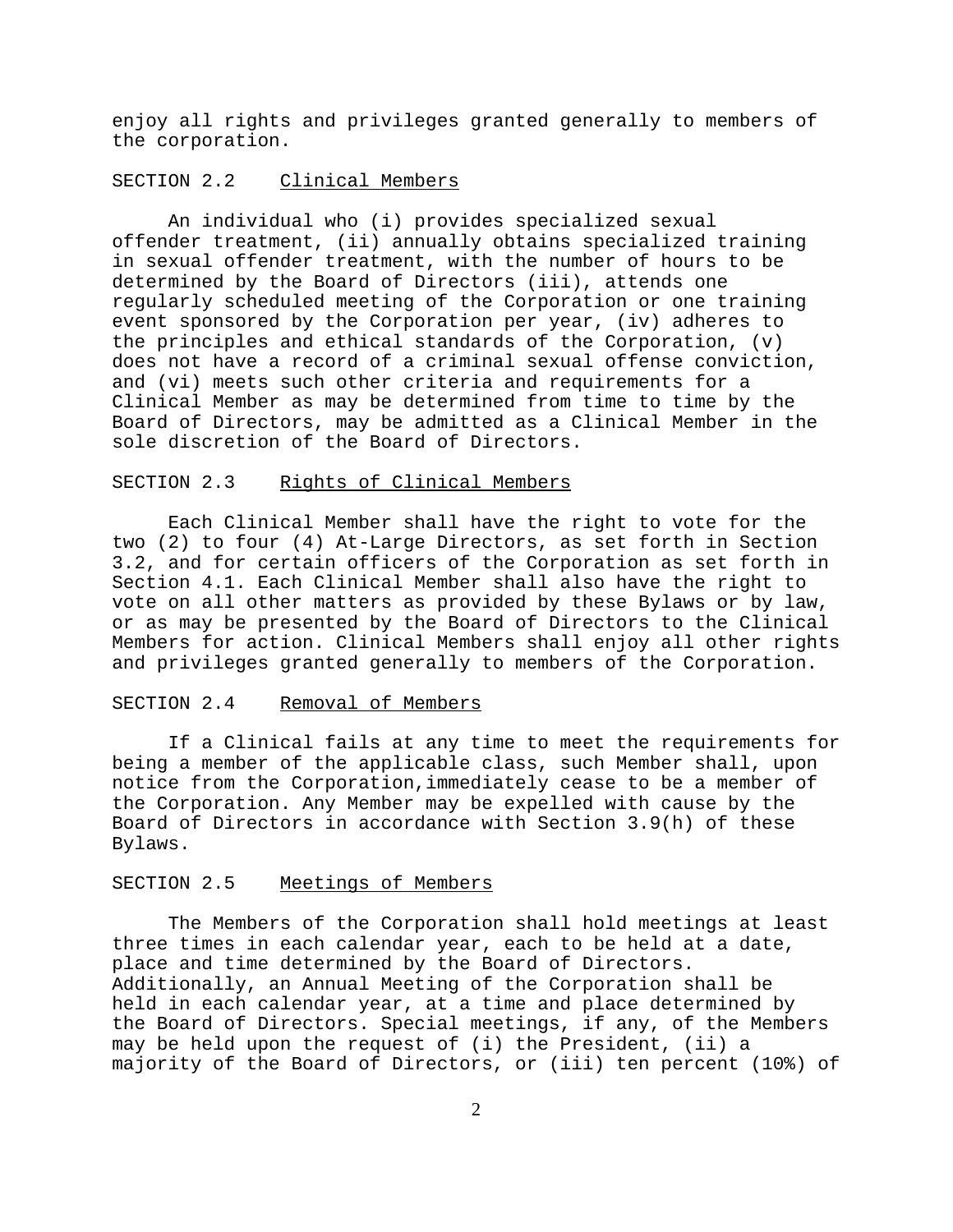the Clinical Members, at a time and place to be determined by the Board of Directors.

# SECTION 2.6 Notice

The Secretary of the Corporation shall give notice to each Member by mail, telephone, telefax, other electronic means or personally of each regularly scheduled or special meeting of Members not less than ten (10) nor more than sixty (60) days before the date of the meeting. The schedule of regular meetings will be established at the annual meeting and distributed to the membership. Notice of any special meeting shall include a description of the purpose or purposes for which the meeting is called.

## SECTION 2.7 Quorum and Voting

A majority of the members of the Board of Directors then in office and five (5) additional Clinical Members, present in person or by proxy, shall constitute a quorum for the transaction of business and, unless otherwise required by these Bylaws, the Certificate of Incorporation or the Act, the vote of a majority of the Clinical Members present in person or by proxy at any meeting duly called and held and at which a quorum is present shall constitute the act of the Members of the Corporation. Except for proxies solicited by the Board of Directors and exercised by one or more individuals designated by the Board, no person may hold more than one proxy.

### SECTION 2.8 Dues and Assessments

The amount of dues, assessments or membership fees to be assessed against Members of each class shall be determined by the Board of Directors under Section 3.1.2.

#### **ARTICLE III**

#### BOARD OF DIRECTORS

#### SECTION 3.1 General Powers and Duties

Except as otherwise provided in these Bylaws or the Act, the property, business and affairs of the Corporation shall be managed by, or under the direction of, Board of Directors (the "Board"), and the Board may exercise all powers of the Corporation as are authorized by law, by the Certificate of Incorporation and by these Bylaws.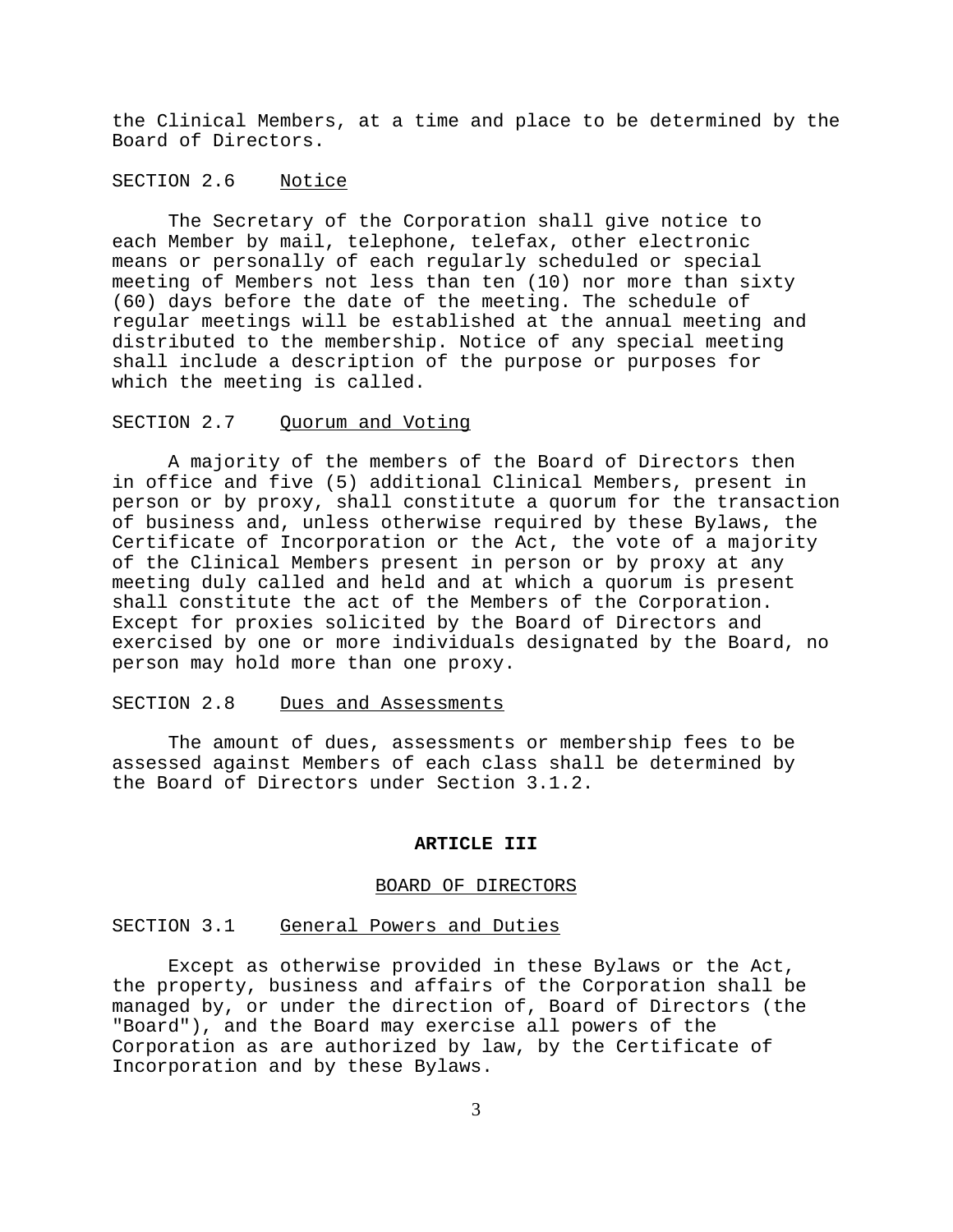#### 3.1.1 Participation on Committees

To the extent that the Board forms committees pursuant to Section 3.12 of these Bylaws, each Director is expected to serve on one or more of such committees.

# 3.1.2 Power to Levy Dues, Assessments, Fines and Penalties

The Board of Directors shall have the power to levy such dues, assessments and membership fees against Members, as it deems appropriate from time to time, whether on an annual, onetime or other basis. The Board shall also have the power to impose fines, penalties (up to and including termination of membership in the Corporation) and late payment charges with respect to any amounts not paid when due. Any Member who is unwilling to pay any dues, assessment or membership fee levied by the Board may terminate his, her or its membership in the Corporation by notice given within thirty (30) days after receiving notice of such levy, failing which such Member shall be liable for payment in full notwithstanding any subsequent termination of membership.

### SECTION 3.2 Composition, Manner of Election, and Term

The Board of Directors shall consist of seven (7) to nine (9) members, as determined from time to time by the Board. The Clinical Members, acting as a class, shall elect two (2) to four (4) At-Large Directors from among the membership of their class. Such election shall take place at each annual meeting of the Members. The President, President-Elect, Secretary, Treasurer and Immediate Past President of the Corporation shall be ex-officio Directors, with the right to vote and be counted toward a quorum.

Each elected Director shall serve for a one-year term or until the Director is removed, replaced or resigns as provided herein. Directors may be re-elected for any number of consecutive terms. An ex-officio Director shall continue to serve as a Director so long as he or she continues to hold the office on which the ex-officio status is based, and shall cease to be a Director immediately and automatically upon ceasing to hold such office, without the need for any action.

#### SECTION 3.3 Resignations

Any Director may resign at any time by giving written notice to the President or the Secretary of the Corporation,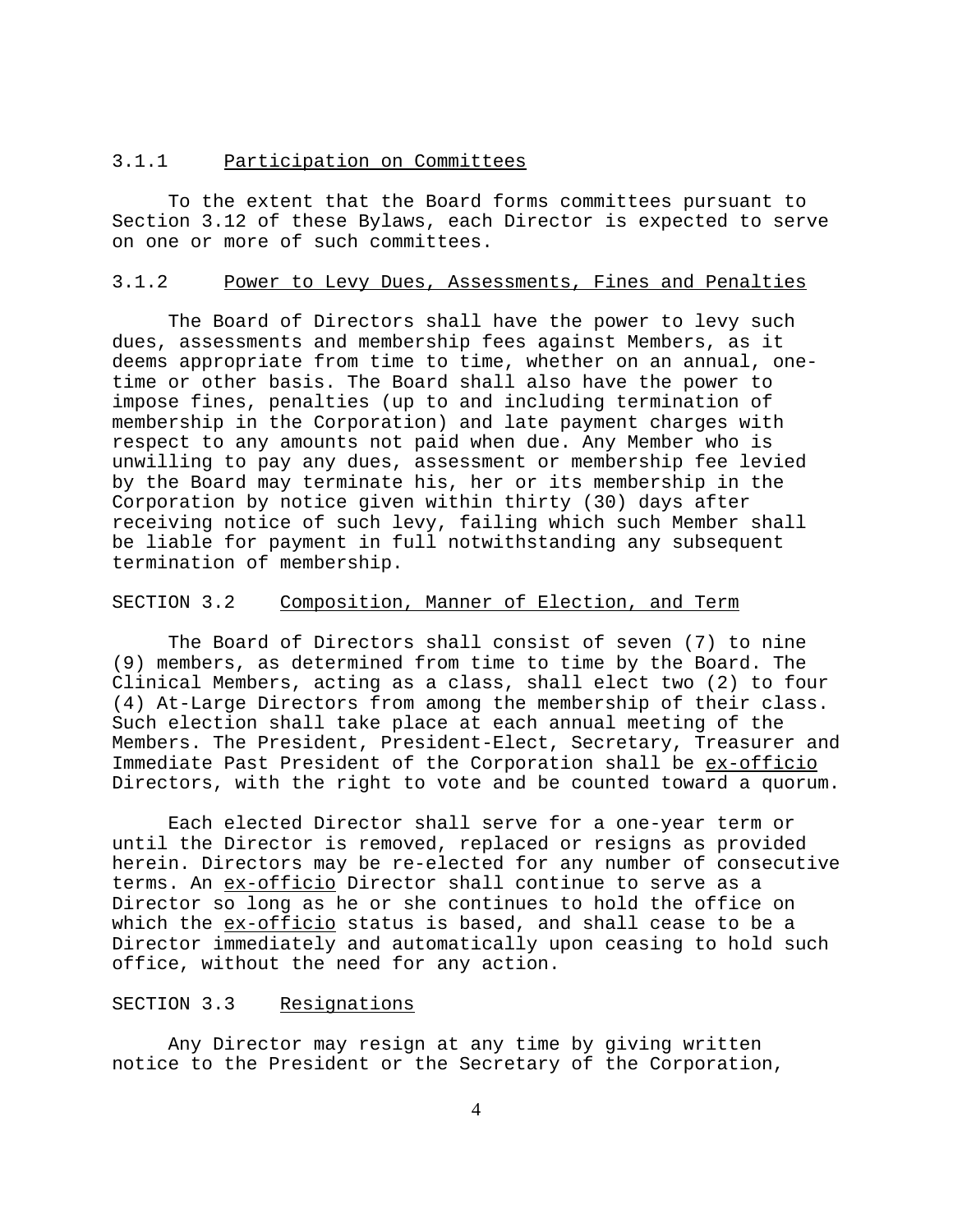or to the Board of Directors at a meeting of the Board. Such resignation shall be effective upon receipt, unless a later date is specified in the notice.

## SECTION 3.4 Removal of Directors

An elected Director may be suspended or removed for cause (i) by a vote of the Clinical Members at an annual meeting or a special meeting of the Members called for this purpose, or (ii) by the vote of the Board of Directors at an annual meeting or a special meeting called for this purpose. Cause shall be determined in the sole discretion of the Members or Directors present at such meeting. The Director subject to suspension or removal shall be given reasonable advance notice of the meeting at which such action shall be considered and a reasonable opportunity to be heard personally at such meeting.

An elected Director shall be automatically removed for failure to be present at two (2) consecutive Board meetings or a total of three (3) Board meetings in a twelve-month period. Such automatic removal may be rescinded, if circumstances warrant, by the affirmative vote of the Board; provided, however, that the affected Director shall not vote or be counted toward a quorum.

### SECTION 3.5 Vacancies

A vacancy on the Board of Directors due to the death, resignation or removal of a Director shall be filled for the balance of such Director's term by the members of the Board or, if they shall fail to act within two months after the vacancy arises, by the Clinical Members. The existence of a vacancy shall not decrease the number of Directors in office for the purpose of determining a quorum.

#### SECTION 3.6 Compensation

No Director shall receive compensation for services as a Director, but each Director shall be entitled to reimbursement of expenses incurred as a direct result of carrying out any responsibility as a Director.

# SECTION 3.7 Meetings of Board of Directors; Notice; Quorum

# 3.7.1 Meetings

The Board shall meet regularly at such time and place as the Board shall determine. The Secretary of the Corporation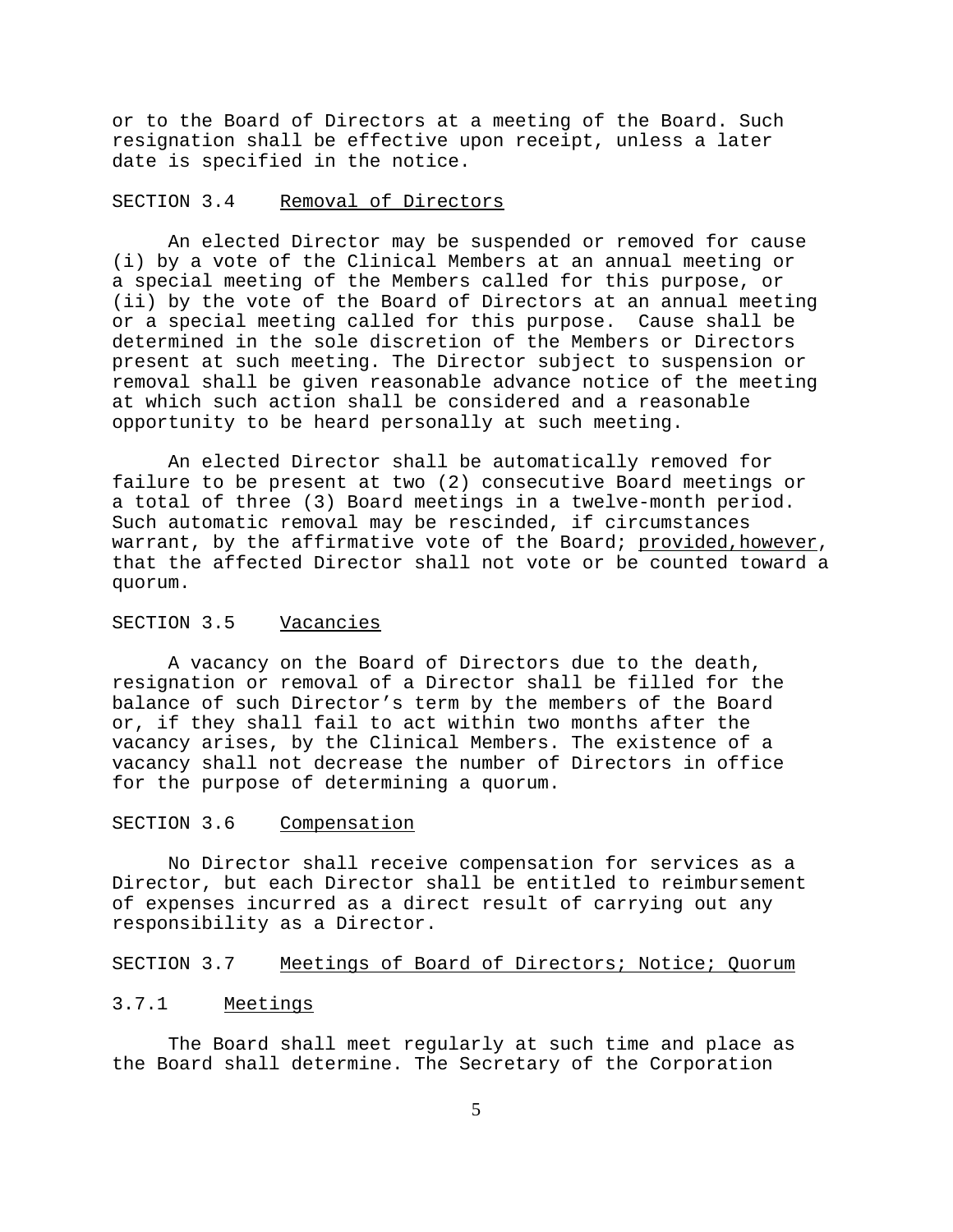shall provide Directors with notice at least two (2) weeks in advance of such meetings. Special meetings may be called by the President of the Corporation or a majority of the Directors, and the Secretary of the Corporation shall provide notice of such special meetings at least seventy-two (72) hours in advance, or such shorter time period as may be required under extraordinary circumstances. All notices may be given by any reasonable means, whether written, electronic or oral. Each Director shall be present at all scheduled meetings of the Board, unless his or her absence results from good cause. Prior notification of any absence from meetings shall be given to all other Directors when possible.

# 3.7.2 Quorum

One-half of the Directors then in office shall constitute a quorum for the transaction of business. Any meeting may be adjourned by a majority of the votes cast upon the question, whether or not a quorum is present, and the meeting may be held as adjourned without further notice.

# 3.7.3 Waiver of Notice

Notice of any meeting may be waived in writing by any Director either before or after the meeting. Attendance at any meeting by a Director shall be deemed to constitute a waiver of notice unless at the commencement of the meeting the Director objects to the transaction of business because the meeting is not lawfully convened and the Director does not thereafter vote for or assent to action taken at the meeting.

### SECTION 3.8 Act of the Board

Unless otherwise required by the Certificate of Incorporation, these Bylaws or the Act, the vote of a majority of the Directors present at any meeting duly called and held and at which a quorum is present shall in all cases constitute the act of the Board of Directors. Any action by the Board may be taken without a meeting if each Director gives written consent thereto, and such consent shall be treated as a vote of the Board for all purposes.

## SECTION 3.9 Actions Requiring Approval by Supermajority Vote

Approval of any of the following actions shall require the affirmative vote of two-thirds (2/3) of those Directors present and voting, a quorum being present.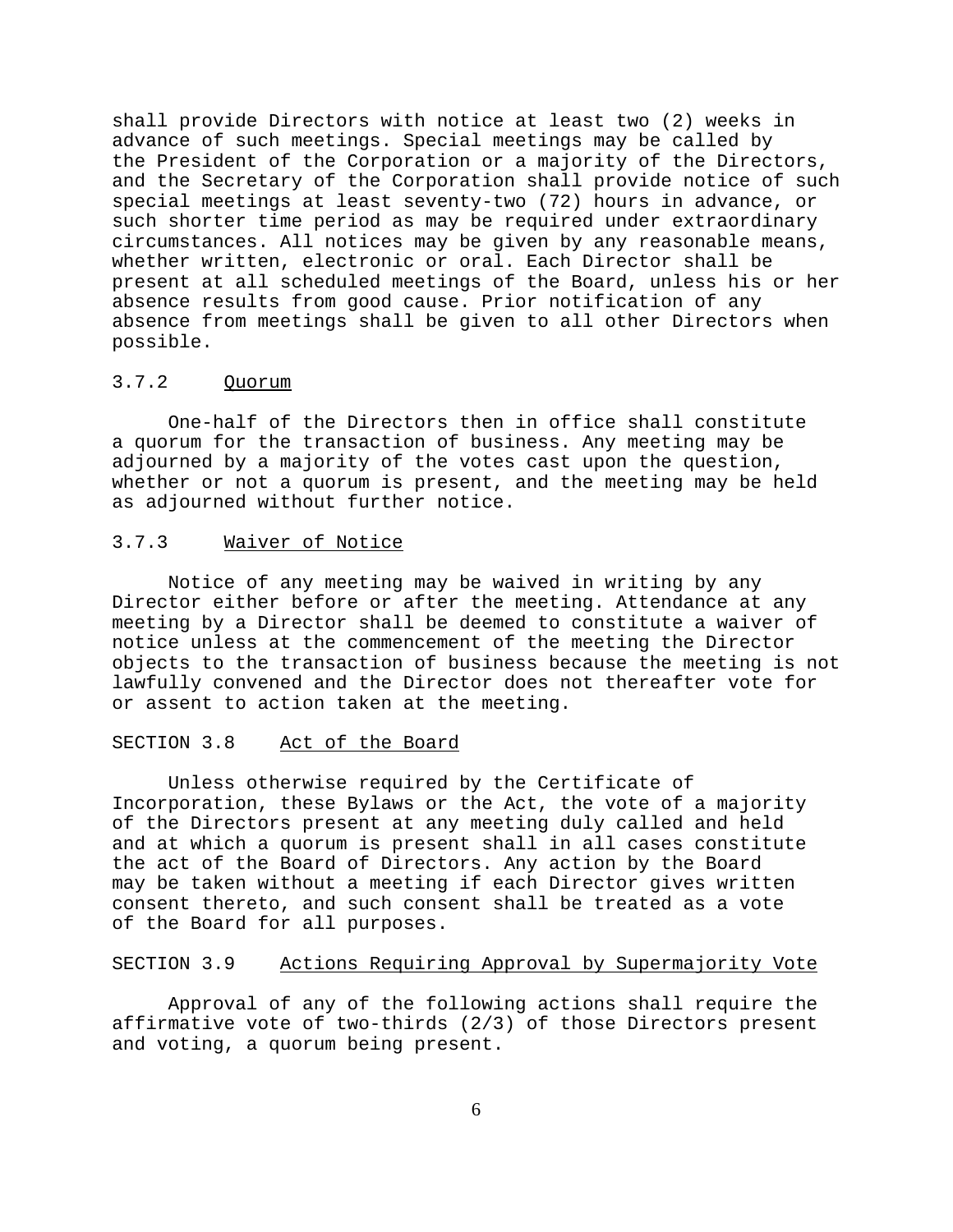- (a) The adoption, amendment or repeal of the Principles and Goals and the Code of Ethics of the Corporation;
- (b) The submission of any amendments of the Bylaws of the Corporation to the Membership for their consideration;
- (c) The removal of Officers of the Corporation with cause;
- (d) The authorization of the creation, purchase, control or development of a joint venture or any other entity or organization which may become an affiliate, subsidiary or related organization of the Corporation;
- (e) The approval of the strategic plan or the long range plan of the Corporation;
- (f) The approval of incurrence of debt by the Corporation;
- (g) The procedures and criteria for admission of Members;
- (h) The removal of Members with cause;
- (i) The hiring or firing of an executive director of the Corporation;
- (j) The proposed assessment of Members for dues or other payments and the manner of determining the financial obligations of Members; and
- (k) The approval of the capital and operating budget and the establishment of the corporate spending limit for the Corporation for extraordinary expenditures. Notice of any meeting at which one of these matters will be acted on shall include notice of the proposed action.

## SECTION 3.10 Telephone Participation in Meetings

One or more Directors may participate in a meeting of the Board of Directors, or a committee thereof, by means of conference telephone or similar communications equipment by means of which all persons participating in the meeting can communicate with each other. Participation in a meeting pursuant to this section shall constitute presence in person at the meeting.

# SECTION 3.11 Executive Committee

By resolution adopted by the Board of Directors, the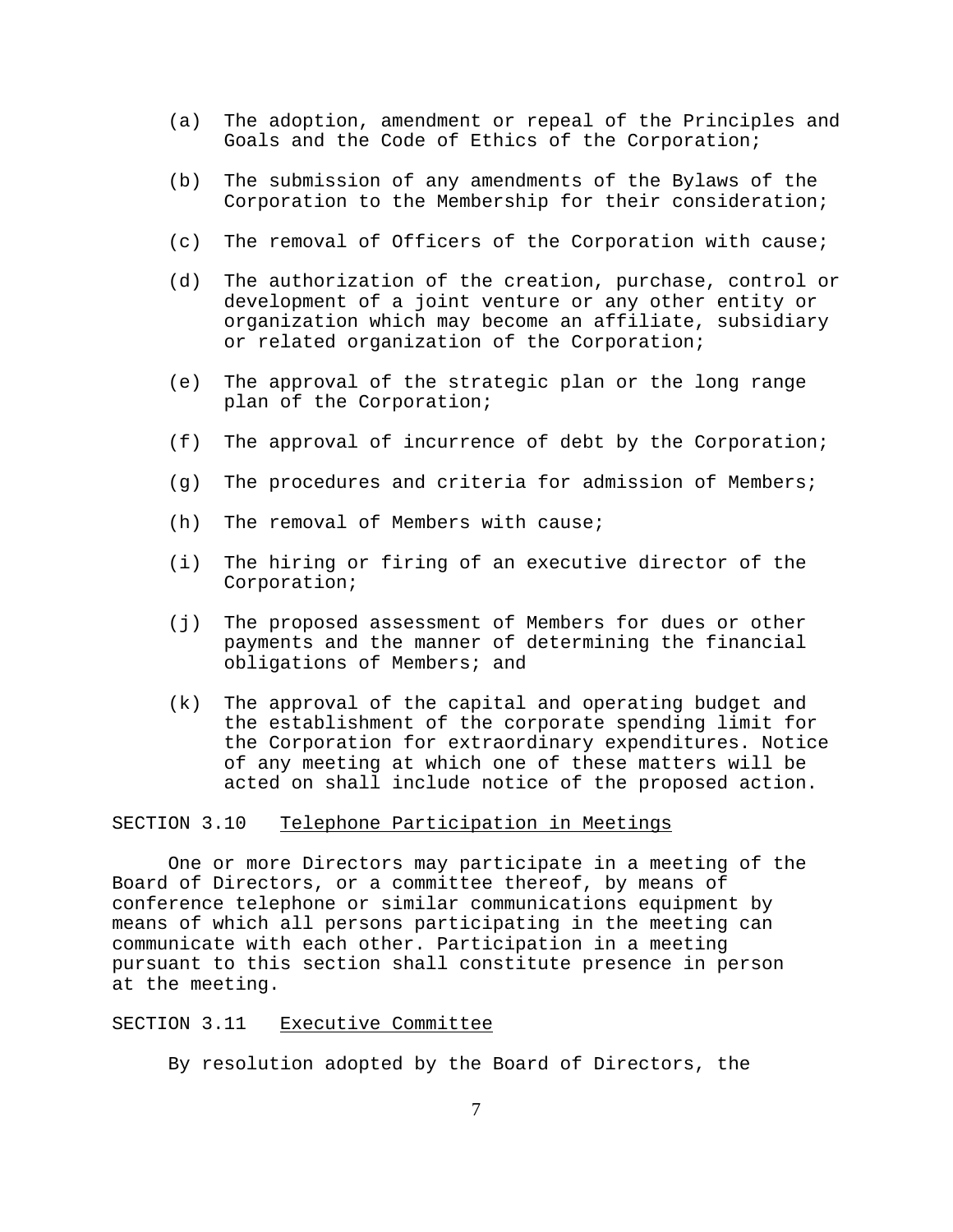Board may from time to time designate and create an Executive Committee, made up of members of the Board, with such powers and for such purposes as may be determined by the Board, subject to any restrictions on committee action imposed by the Act.

# SECTION 3.12 Committees

By resolution adopted by the Board, the Board may from time to time designate and create one or more committees (in addition to or other than an Executive Committee), with such powers and for such purposes as may be determined by the Board, subject to any restrictions on committee action imposed by these Bylaws or the Act. Such committees shall report to the Board their findings and recommendations for actions and policies, but are not empowered to take action or establish policies unless otherwise provided by resolution of the Board. All committee members shall be appointed by the Board from its own members or otherwise, provided that at least one Director shall serve on each committee, and provided further that nonmembers shall not vote or be counted in determining a quorum with respect to any matter that may not properly be delegated by the Board to nonmembers.

The Chairperson of each committee shall be appointed annually by the President of the Corporation, subject to approval by the Board. The Chairperson shall be responsible for directing the activities of the committee so as to complete the tasks assigned to the committee by the Board and for reporting the findings and recommendations of the committee to the Board. The Chairperson and the members of each committee shall serve at the pleasure of the Board of Directors unless otherwise provided by resolution of the Board.

#### **ARTICLE IV**

#### OFFICERS

## SECTION 4.1 Enumeration, Election and Term

The Officers of the Corporation shall consist of a President, President-Elect, Secretary and Treasurer. Each of the President-Elect, the Secretary and the Treasurer shall be elected by the Clinical Members from amongst their membership at the annual meeting of the Members, and each shall serve for a term of one (1) year and until a successor is elected. The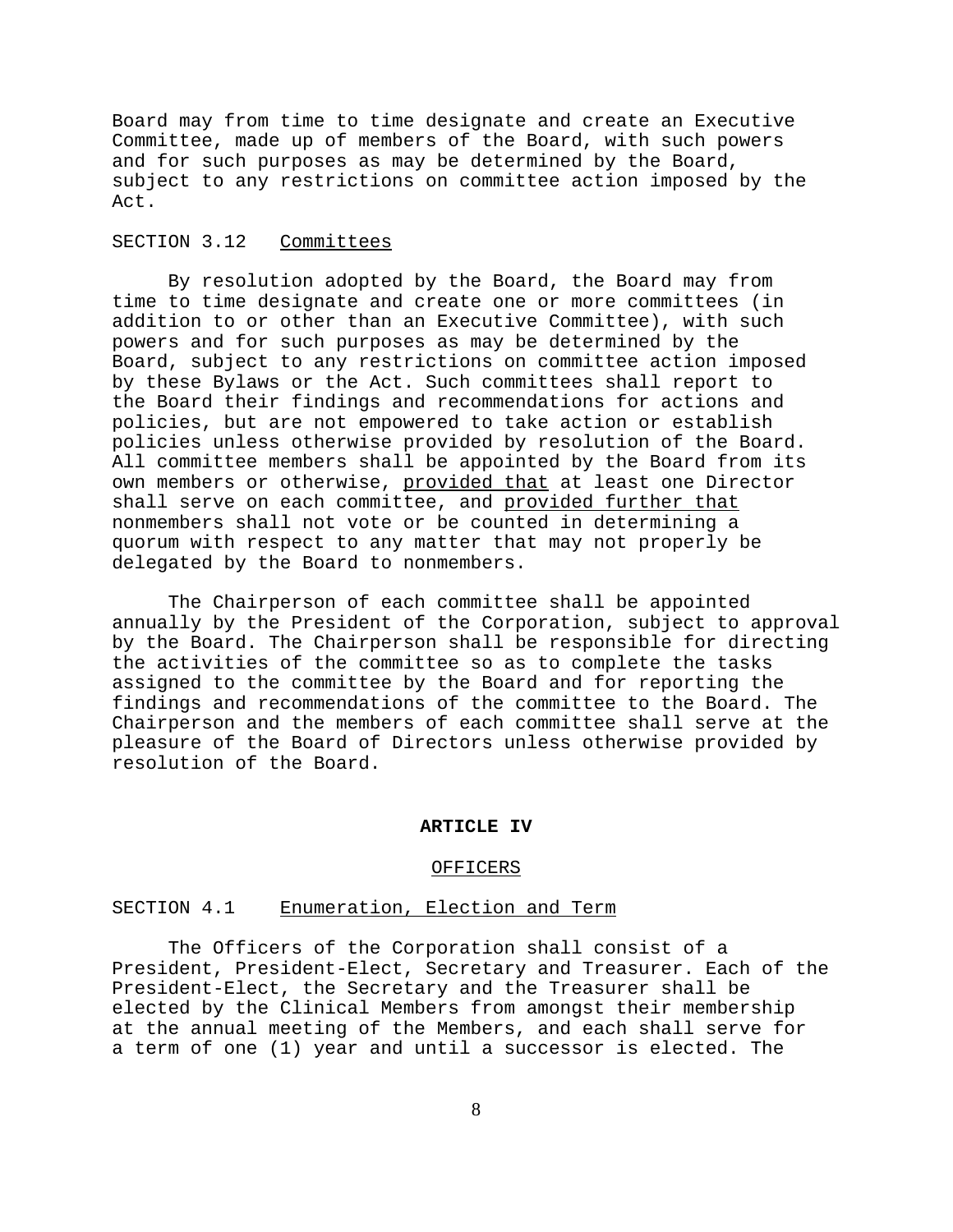President-Elect shall automatically become the President upon the completion of his or her term, unless the President-Elect resigns or is removed from office pursuant to these Bylaws. For purposes of these Bylaws, a term of one year" shall be defined as the period between annual meetings of the Members. An officer who is appointed between two annual meetings of the Members shall for this purpose be deemed to have served a one year term if and only if the appointment is effective within the first half of such one-year period.

#### SECTION 4.2 President

The President shall preside at all meetings of the Members and the Board, shall undertake the duties assigned in these Bylaws, and shall, subject to the direction of the Board, have general supervision of the Corporation.

#### SECTION 4.3 President-Elect

The President Elect shall assume the duties of the President in his or her absence and shall undertake such other duties as are designated by the President or the Board.

# SECTION 4.4 Secretary

The Secretary shall keep a record of the minutes of the meetings of the Members and of the Board of Directors, and shall give notice of all such meetings as required by the Act or these Bylaws. The Secretary shall also maintain an up-todate roll of the membership, and publish annually a list of the Members in good standing. The Secretary shall have custody of the books, records, and papers of the Company, except such as shall be in the charge of the Treasurer or of another person authorized to have custody and possession thereof by resolution of the Board of Directors. The Secretary shall also have such other powers and perform such other duties as shall be prescribed from time to time by, or pursuant to authority delegated by, the Board of Directors.

#### SECTION 4.5 Treasurer

The Treasurer shall keep full and accurate accounts of the receipts and disbursements of the Corporation in books belonging to the Corporation, shall deposit all monies and other valuable effects of the Corporation in the name and to the credit of the Corporation in such depositories as may be designated by the Board of Directors, and shall also have such other powers and perform such other duties as shall be prescribed from time to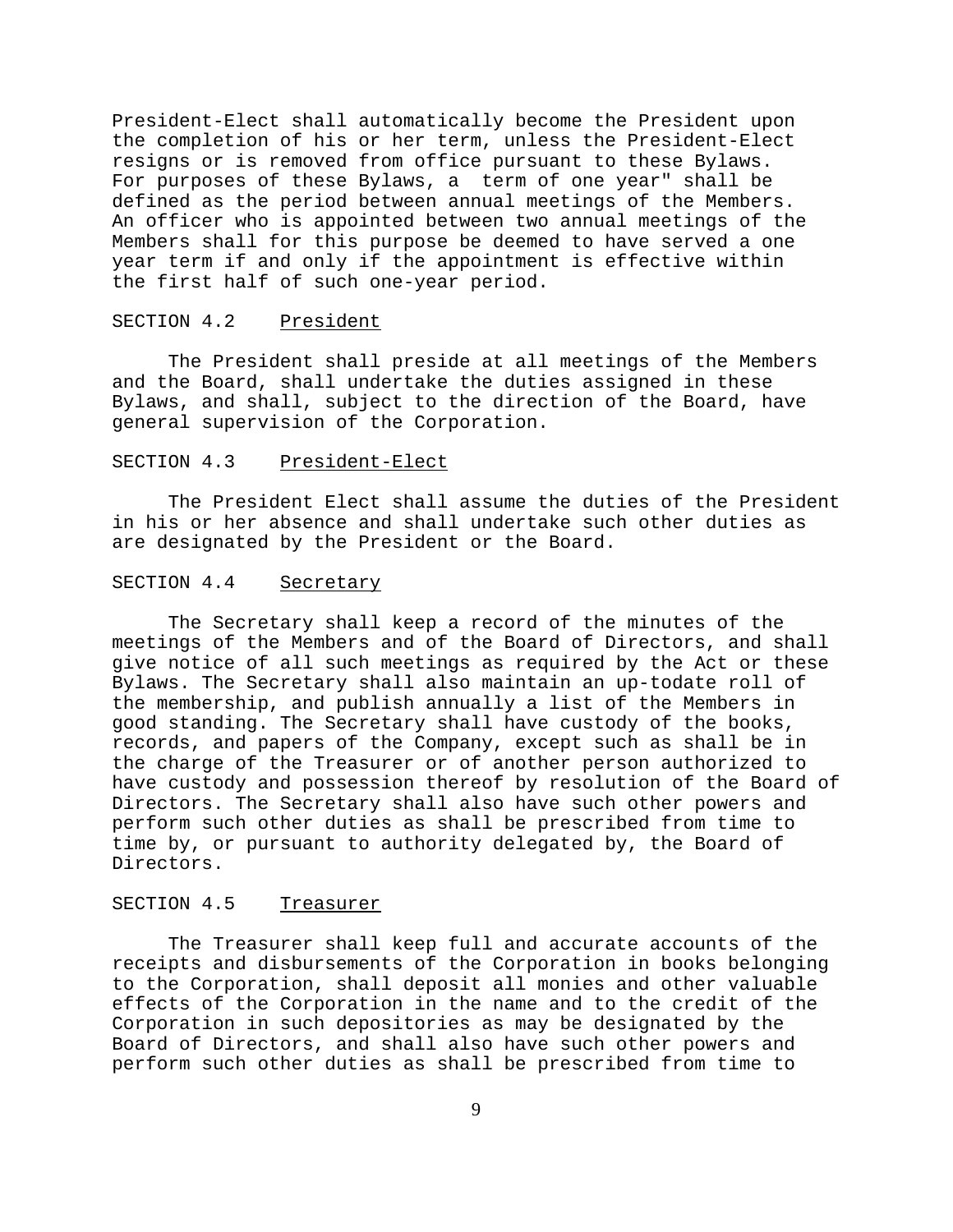time by, or pursuant to authority delegated by, the Board of Directors.

### SECTION 4.6 Resignation and Removal

Any officer may resign at any time by giving written notice to the President or the Secretary of the Corporation and, unless otherwise specified therein, the acceptance of such resignation shall not be necessary to make it effective. A resignation is effective when the notice is delivered unless the notice specifies a later effective date. Any officer may be removed by the Board of Directors and/or the Clinical Members at any time, with cause. The removal of an officer shall be without prejudice to the contract rights, if any, of the person so removed. Election or appointment of an officer shall not, in and of itself, create any contract rights.

# SECTION 4.7 Vacancies

A vacancy in any office may be filled for the unexpired portion of the term by the Board of Directors or, if it fails to act within two months after the vacancy arises, by the Clinical Members.

# **ARTICLE V**

### FISCAL MATTERS

SECTION 5.1 Fiscal Year

The fiscal year of the Corporation shall be October 1 through September 30.

## SECTION 5.2 Contracts

The Board may authorize any officer or officers, agent or agents, to enter into any contract or execute and deliver any instrument in the name of and on behalf of the Corporation, as limited by these Bylaws.

# SECTION 5.3 Loans

No loans shall be contracted on behalf of the Corporation and no evidences of indebtedness shall be issued in its name unless authorized by a resolution of the Board of Directors in accordance with these Bylaws. No loan shall be granted to any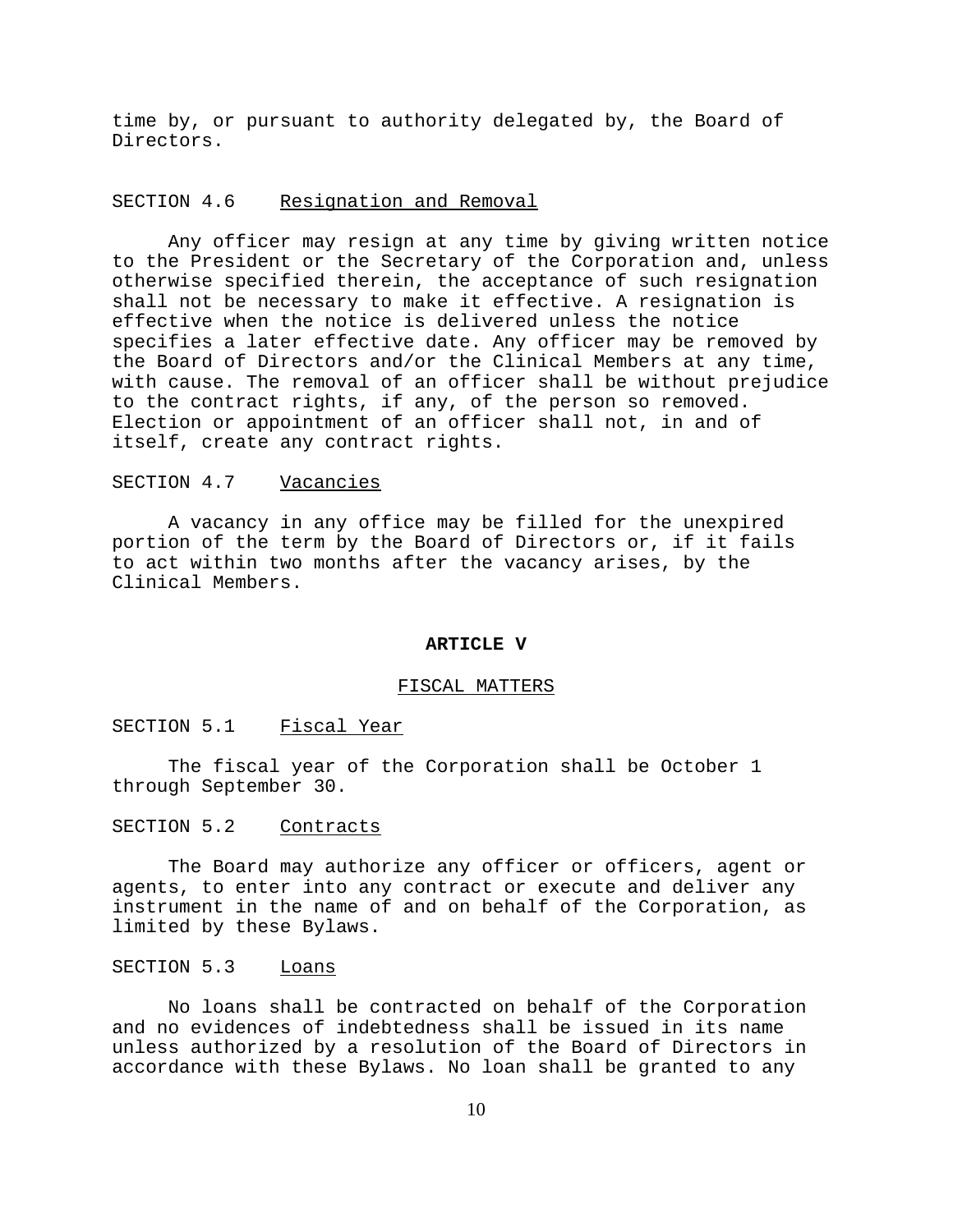officer or Director of the Corporation.

SECTION 5.4 Checks and Drafts

All checks, drafts or other orders for the payment of money, notes or other evidences of indebtedness issued in the name of the Corporation or to the Corporation, shall be signed or endorsed by such officer or other person as an agent of the Corporation, and in such manner, as shall from time to time be determined by resolution of the Board of Directors.

# SECTION 5.5 Deposits

All funds of the Corporation, not otherwise employed,shall be deposited from time to time to the credit of the Corporation in such banks, trust companies or other depositories as the Board of Directors may select.

#### **ARTICLE VI**

#### BOOKS AND RECORDS

The Corporation shall keep correct and complete books and records of account in accordance with generally accepted accounting principles, and correct and complete minutes of the proceedings of its Board of Directors and its Members. All books and records of the Corporation may be inspected by any Director for any proper purpose at any reasonable time. All books and records shall be kept at the Corporation's principal office.

#### **ARTICLE VII**

#### INDEMNIFICATION

Indemnification and advances for expenses shall be afforded to Directors of the Corporation to the fullest extent permitted by law. The Corporation shall indemnify and advance expenses to an officer, Member or employee of the Corporation who is not a Director to the same extent as a Director. The indemnification provided for herein shall not be deemed exclusive of any other rights to which those indemnified may be entitled under any agreement, vote of the Members, or otherwise, shall continue as to a person who has ceased to serve in the capacity as to which such person was indemnified, and shall inure to the benefit of the heirs, executors and administrators of such person. Notwithstanding anything in this Article VII to the contrary, a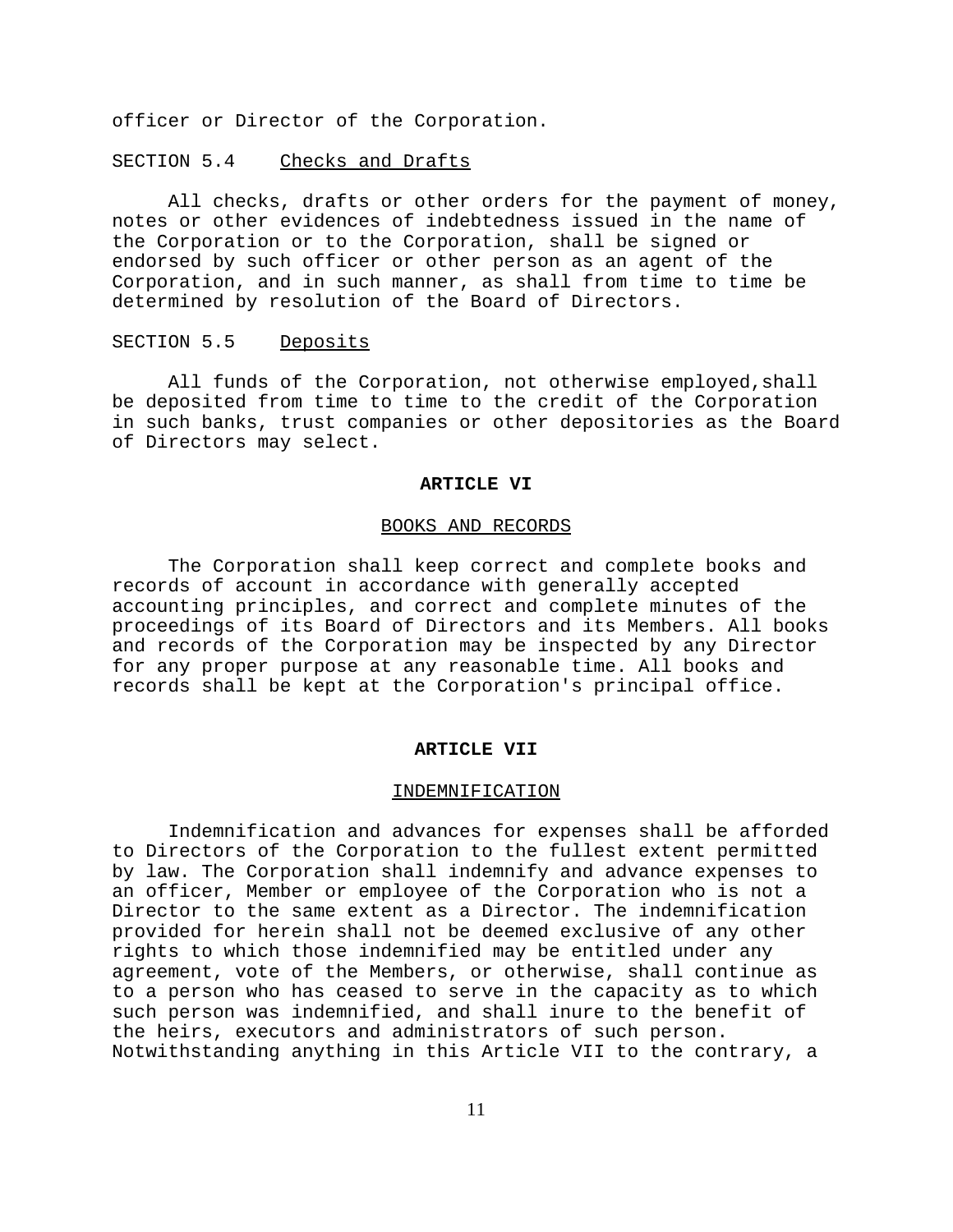Member, Director, officer or employee of the Corporation shall not be entitled to indemnification with respect to any matter relating to or arising from such person s bad faith or willful misconduct.

#### **ARTICLE VIII**

#### AMENDMENTS

Subject to any restrictions set forth in the Act, amendments to these Bylaws may be proposed at any regularly called meeting of the Membership at which a quorum is present. Notice of any meeting at which amendments to these Bylaws will be proposed must be sent to the Membership prior to that meeting and must indicate that such action will be considered.

The proposed amendments will be presented at the meeting for general discussion and possible revision. Following the meeting at which the proposed amendments are presented, copies of the proposed amendments, as agreed upon by a majority of the Clinical Members present at the meeting, shall be sent to all Clinical Members of the organization, along with ballots, which are to be returned to a designated office within fourteen (14) days. All ballots that are received within that period of time, or bear a postmark within that period of time, shall be deemed valid. The amendments shall be ratified by a simple majority of the valid ballots.

#### **ARTICLE IX**

#### CONFLICTING INTEREST TRANSACTIONS AND GENERAL POLICIES

# SECTION 9.1 Disclosure

A Director shall disclose to the Board any conflicting interest the Director may have in a transaction, and no Director shall vote on any matter that would involve a conflicting interest of the Director. In the event that a Director questions whether such a conflicting interest exists, the issue shall be decided by a majority vote of the Directors present and voting, provided that the Director in question shall not vote and shall not be counted toward a quorum with respect to such vote.

# SECTION 9.2 Standard